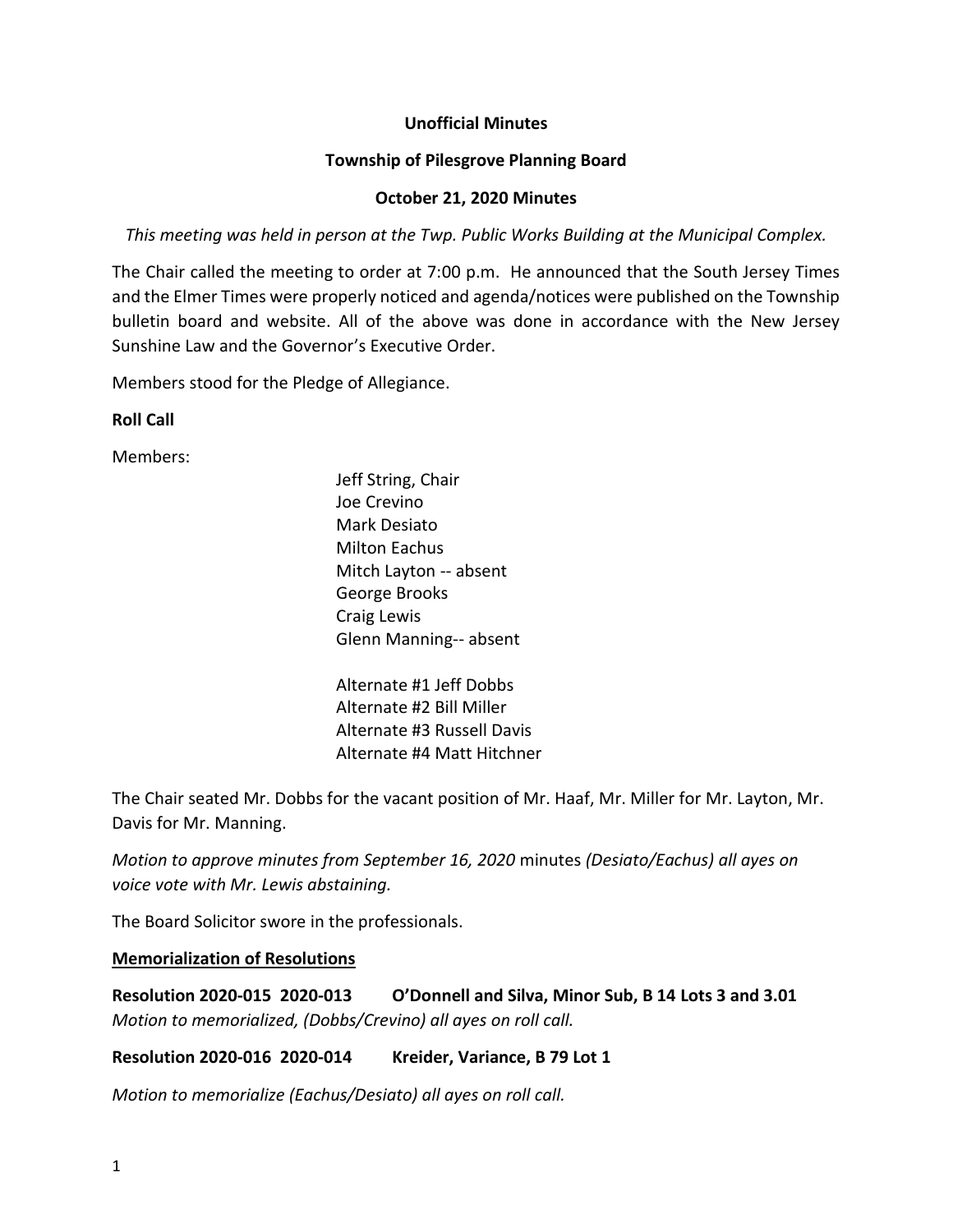# **Completeness Determination**

## **2020-016 Denise and Becky Kelly bulk variance, B 224, L 3.02**

Russell Davis stepped down.

The Engineer reviewed his report and described the application, which involves a pool and various landscaping and accessories. He said he had no objection to the application being deemed complete.

*Motion to deem complete (Crevino/Desiato) all ayes on voice vote with Mr. Davis having stepped down.*

# **2020-017 John and Judy Williams, minor subdivision, B 2.08, L. 8.01**

Mr. Davis returned to the Board.

The Engineer reviewed his report and described the application. The subdivision into two lots does not create any substandard conditions or new lots. He said revised plans were submitted Oct. 21<sup>st</sup>. He had no objection to the application being deemed complete. There was discussion of the proposed pole barn, which is not in the required front yard "setback" area and does not need a variance.

*Motion to deem complete (Crevino/Brooks) all ayes on voice vote.* 

# **2020-015 Trim Factory, site plan, B 80, L 2.03**

The Engineer said the Board approved the application last month, and the applicant is returning with its site plan for approval. He described the application, which includes numerous waivers that should be reviewed during the technical review and hearing rather than granting them right now. Attorney Charles Fiore for the applicant was present for questions on the application; there were none.

*Motion to deem complete (Desiato/Eachus) all ayes on voice vote.*

## **Other Business**

Changing the meeting location was discussed.

*Motion to hold the November meeting at the Elmer Grange at 7 p.m. (Crevino/Eachus) all ayes on voice vote.*

The Solicitor noticed the public that Applicant 843 Route 40 LLC (Sunoco) will be heard at the November meeting at the Elmer Grange, as well as the applications deemed complete tonight.

*The Board discussed a subcommittee meeting date for the master plan re-examination report.*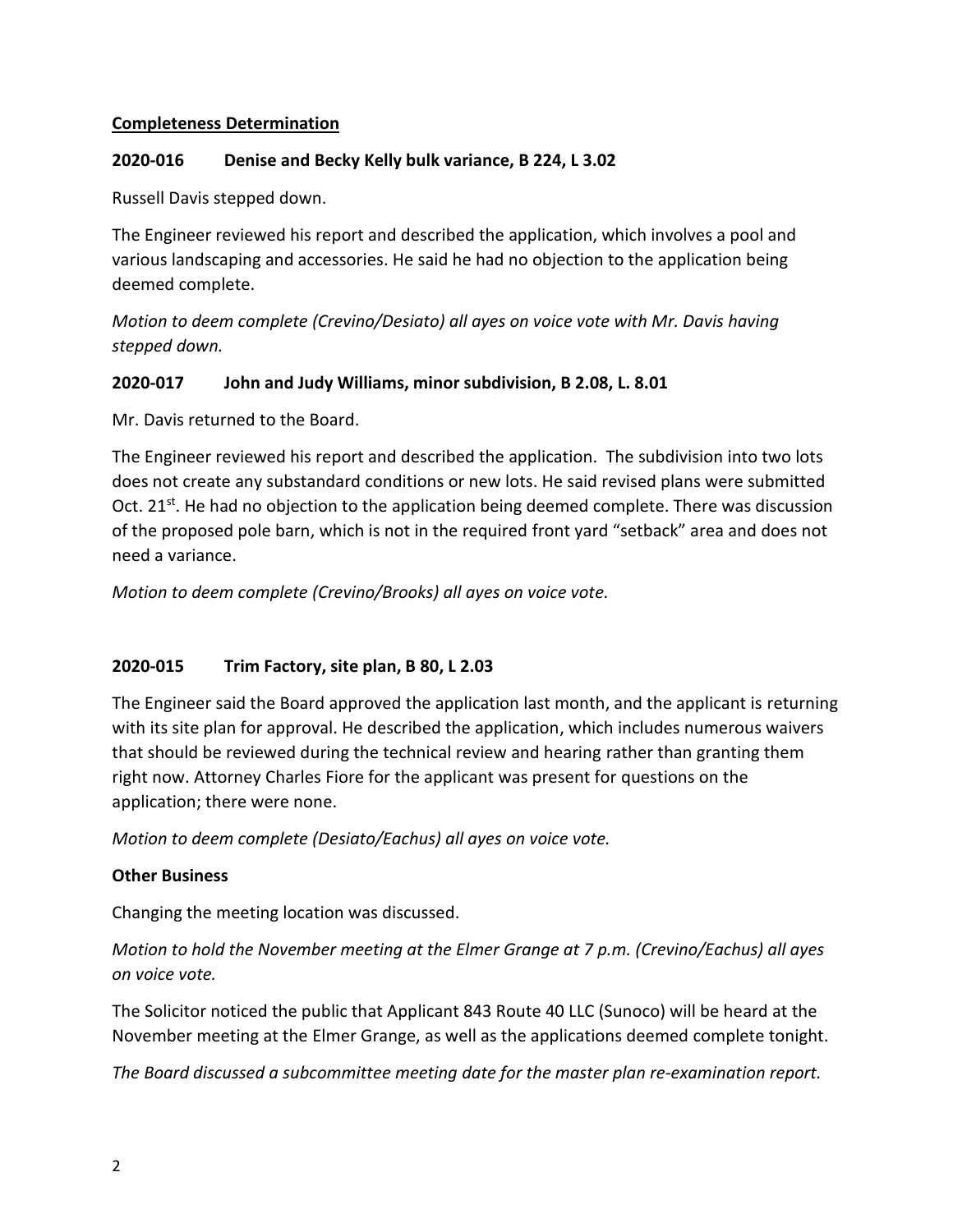## **Vouchers**

*Motion to approve vouchers (Eachus/Brooks) all ayes on roll call vote.*

## **Meeting recessed until 8:15p.m.**

#### **Public Hearings, new and continued**

# **2020-011 Pilesgrove Solar/Nichomus Run Solar Farm, Use/Conditional Use Variance, B 60, Lots 3, 4, 4.01, 5, 8, and 9; B 61 Lots 3, 4, 5**

*Mr. Crevino and Mr. Lewis stepped down. Mr. Hitcher was seated for Mr. Lewis.*

*Sitting for the use variance and conditional use variance: Eachus, String, Brooks, Desiato, Hitchner, Davis, Miller and Dobbs.* 

Keith Davis, attorney for the client, said the applicant has submitted an environmental impact statement, which is not required until site plan approval, but the applicant voluntarily submitted it 10 days prior to tonight's meeting. Kristin Wildman, Senior Environmental Consultant, summarized the EIS. She said the report concludes there is little impact to the site and the project involves native grasslands which will benefit the wildlife and insects, and the root system will help prevent erosion into the adjacent stream, thereby improving water quality. Further, pesticide usage/runoff will be suspended, further improving water quality. There is no significant impact to prime soils on the site. She said she did look at the PLI zone in the Township, and the environmental impact would be greater because transmission lines would have to be put in through the Salem River. She said all permits and approvals for the proposed siter will be obtained. She also said the applicant has reached out to US Fish and Wildlife for habitat partnerships. All contractors will be held to standards to protect the environment. In answer to questions, she said the majority of the soils are prime and a septic system is on site to service the sheep operation. Mr. Davis said all the team is here to answer questions.

#### *Motion to open to the public (Eachus/Desiato) all ayes on roll call.*

Attorney Jeffrey Baron said he will cross-examine witnesses and his colleague will make a presentation.

Timothy Daniels, co-founder of Dakota Power, said the land is under contract to purchase. Under questioning, he said they do not yet have a wetlands interpretation or other environmental approvals, and he could not elaborate on contingencies. Mr. Baron asked whether he knew of the zoning at the time of signing the contract and prohibited uses, and he read that part of the ordinance. Mr. Daniels said they were aware of the PLI zone for solar, had investigated it, but the preliminary analysis was not favorable and the owner of the land in the PLI said it was not available for sale. The Board's Solicitor asked both Mr. Baron and Mr. Davis to find a way to move through the hearing with less objections and infringements on proper questioning. Mr. Baron asked about bonding.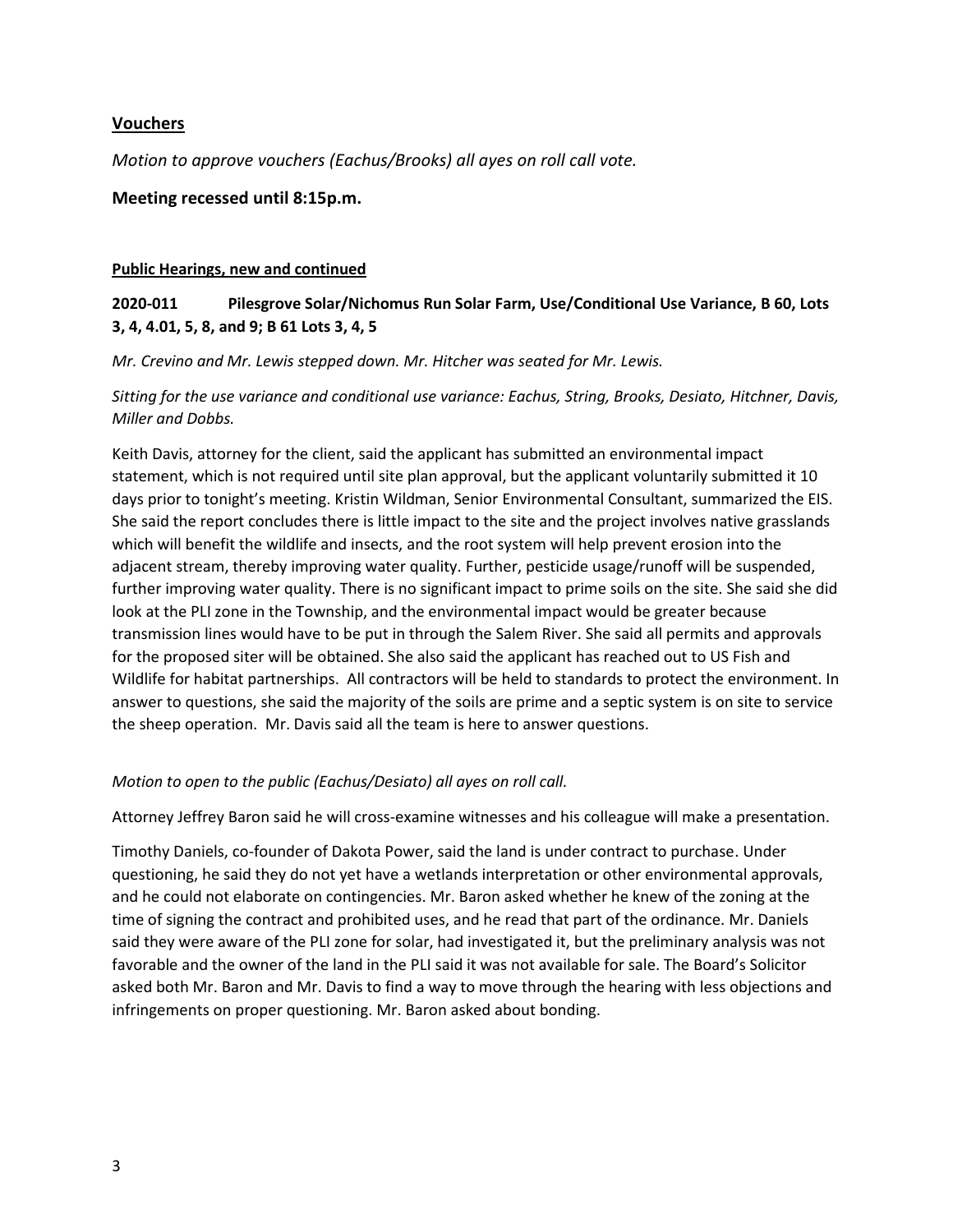Anthony Brewer representing a property owner who holds easements in the township, asked Mr. Daniels about sale of generated power. There were questions about need for additional power in Pilesgrove. Mr. Daniels said a number of criteria were used to select a site, and cost was one.

Mr. McMann, under questioning, said if the sheep production ended, the company would search for someone else to do the sheep operation. He said the solar permission runs with the land, and solar would continue if the other operations – sheep and poultry – ceased. Mr. Baron wanted to know why the company is having agricultural components. Mr. McMann said that's why the applicant is before the Board, asking for a solar component to add to the agricultural components. There was questioning on prohibitive uses in the ordinance. Mr. Baron said the ordinance is clear that a solar facility cannot be a principal use except in the PLI. He asked Mr. McMann why the applicant did not ask for a re-zoning.

Mr. Brewer referenced minutes from the March 12, 2019 Township Committee meeting when Dakota Power partners made a presentation. The company's attorney Steven Nehmad told the Committee that the tract of land for the proposed project is too large for a zoning variance. There was discussion about the March 2019 presentation. There was questioning regarding conditional uses, public utility uses and conditions in the ordinance. Mr. Davis, through questioning, clarified the proposed use of the property, and that sheep farming is a substantial component of the use variance and the applicant has an obligation to continue that use or be in violation of the use variance. If no one would operate the sheep farm, the applicant would be required to come back for a new variance. He also said although there was discussion with Township Committee about rezoning, no action was ever taken.

The applicant said the energy produced goes to the grid, which goes into a power net that the northeast draws from, including Pilesgrove, and could be utilized here. Mr. Miller asked for clarification on the application for a use variance for the solar facility and sheep and poultry complementary operations. Mr. Davis said the application is one unified use not permitted in the ordinance, which is why the applicant is here. There was further discussion.

Mr. Stewart focused on Mr. Nehmad's testimony with Township Committee.

The Township Planner said he had not been authorized to a study on the rezoning matter.

Mr. Baron asked further questions about the minutes.

There was an objection to the testimony of David Capparelli as a Principal Land Engineer since he is not licensed in New Jersey and therefore not qualified to testify. Mr. Davis said the objection needed to be raised at the time of the testimony, and that Mr. Capparelli was presented as a fact witness. He said a NJ Engineer would be involved at a later date.

Mr. Brewer questioned the barbed wire fence and screening plan. The applicant said barbed wire is on use at the other Dakota sites, but if the Township doesn't want it, something else would be used to deter vandalism.

There fiscal impact analysis was questioned, with the objecting attorney saying it was designed to sway board members by the revenue to be raised. Mr. Davis said it was presented to shed light on the project, He said the ESI addressed negative impact, and the fiscal statement offers that from a financial standpoint, there are none.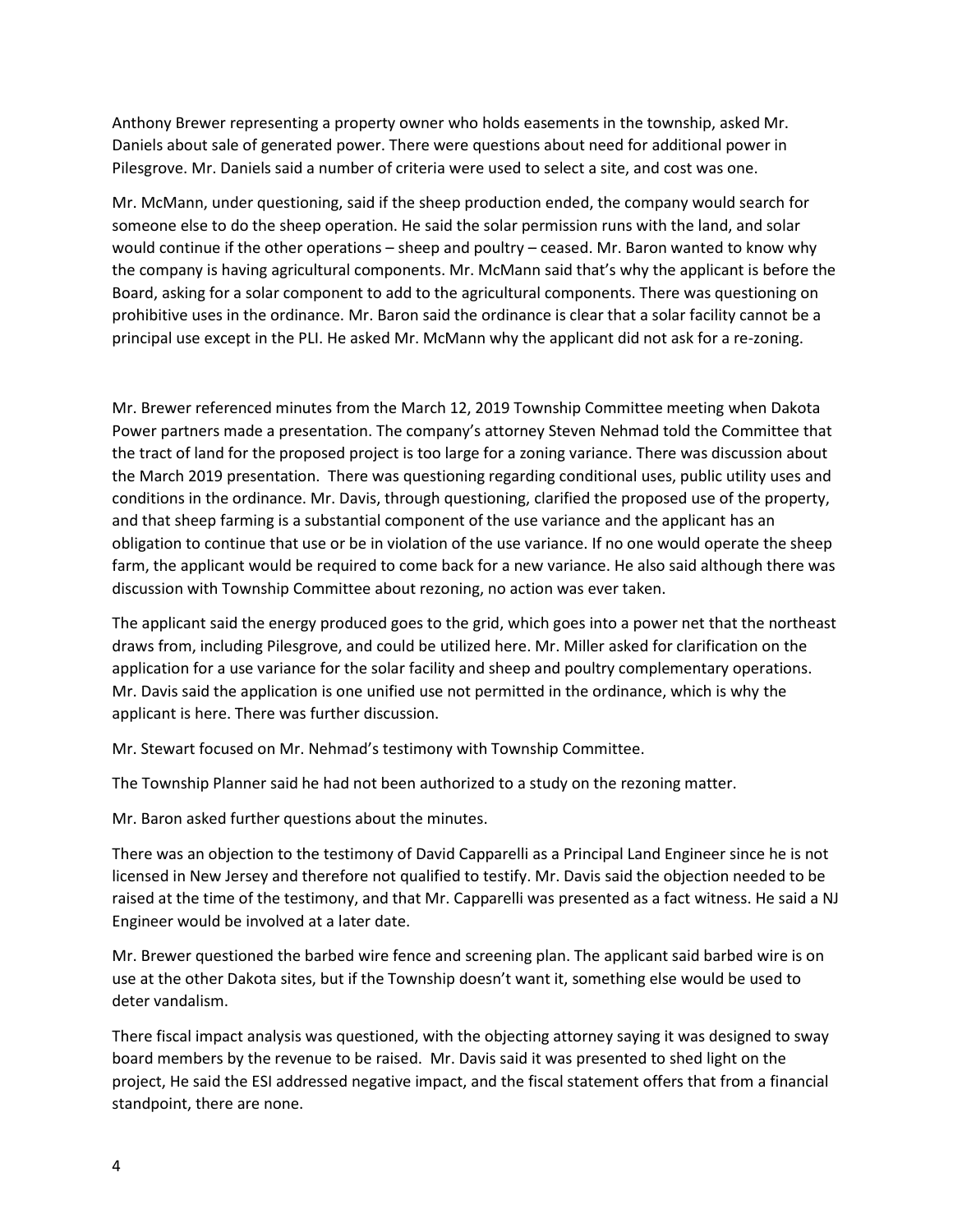Mr. Baron disagreed that the fiscal impact statement was needed for positive and negative criteria. Mr. Davis requested the record show that the planner said his analysis of the sheep and poultry farming indicate \$ 80,000 per year exceeding costs, and school district could receive \$487,000 per year – a total of \$560, 000. Mr. Davis said in contrast, a residential development would have a significant negative impact. He said 400 residential units would require \$535,000 in public costs exceeding tax revenues to the township.

Mr. Miller asked for clarification on the assessed value of \$28 million dollars. The Planner said he provided testimony at first hearing how taxable improvements under state law are calculated. A detailed list of what is assessed will be submitted. Mr. Miller asked if the property is subject to roll back taxes since it is a dual use. The planner said yes, if agriculture were to withdraw.

Mr. Baron questioned whether the solar operation triggers a rollback. Mr. Miller asked whether a new entity could ask for a tax adjustment in the future. The applicant has said it will not seek farmland assessment instead of market value assessment. Mr. Davis said that Board can include any conditions of approval to run with the land and for future owners.

Mr. Kirkland, under questioning, said he is a certified appraiser with a temporary certificate from the NJ Appraisal Board specifically to work on this project to do an impact analysis. Baron questioned him on his analysis content.

Mr. Brewer called Emile DeVito, an expert in habitat with the New Jersey Conservation Foundation, where he is a staff scientist. Discussed bog turtle habitat and the impact of development. He said the bog turtle is one of the most highly endangered reptiles on the federal list, and they are incredibly sensitive to alterations in habitat. He said populations can be wiped out by changes in hydrology and sedimentation or improper soil management and natural disasters. He referred to the EIS submitted by the applicant. He said grading on the site can impact the turtle habitat and he doesn't know the amount to be done. He said losing just a couple breeding females can be disastrous to a small population. He explained that anything that happens upstream with diversion of water can have impact on critical habitat. Subsurface sand and gravel controls hydrology, so any change to that can change the pools and open habitat for the bog turtle. He said bog turtles are tiny and do not travel far; they may live their entire lives in an area the size of a football field. They are attuned to changes in the water table, know where to lay eggs, hibernate and feed. They live for decades. Any changes in wetlands can alter their seasonal movements. That's why they are rare, endangered, and declining; they are incredibility sensitive.

Mr. DeVito said he is unsure what he could recommend for this site for mitigation, because the project is so big, and know one will know impact. Someone will have to monitor the population of bog turtles beforehand and years after, but it would most likely be too late for wetlands management efforts. Mr. Davis said no pesticides would be used on this site and the applicant will take part in Partners for Habitat. Mr. DeVito said wetlands permits have no nexus to bog turtles and hydrology. He said this application won't trigger the US Fish and Wildlife Service intervention. Mr. Davis said those issues will be addressed at the site plan. Mr. DeVito said from his experience, hydrologic changes take place all the time and they are not part of the permit process.

Davis said engineered site plans would be submitted to the board for review, and it will include hydrology. Mr. DeVito said those plans won't addressed downstream where the bog turtles are. He said